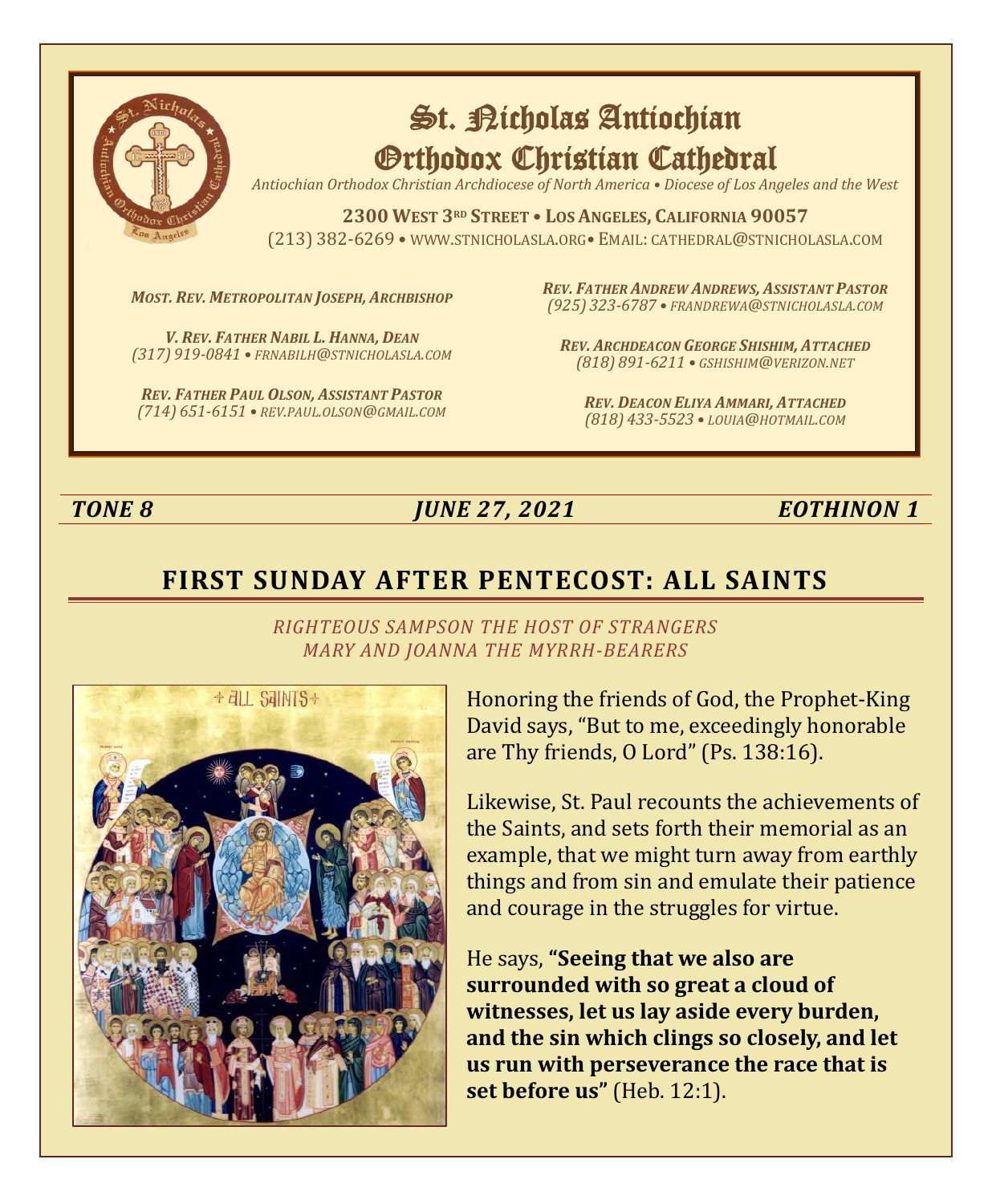# **Schedule of Regular Weekly Services**

| Sundays:   | Matins, 9:15 AM          |
|------------|--------------------------|
|            | Divine Liturgy, 10:30 AM |
| Saturdays: | Great Vespers, 6:00 PM   |

**Confession: After Saturday Vespers During Sunday Matins**



*See Calendar for Feast Days and Other Weekday Services Scheduled*

# **Order for Holy Communion**

Members of the Orthodox Church age seven and above must prepare for Holy Communion with a recent confession, prayer, fasting from all food and drink from midnight (unless medical condition preclude it), being in church *before* the Epistle and Gospel readings, and being at peace with everyone.

An usher will dismiss your row from the center aisle. Then return to your place by a side aisle for the prayers of thanksgiving and the final blessing and dismissal. Please let choir members pass when they come down for Communion.

# **A Warm Welcome to Our Guests**

We are glad you are worshipping with us. Please note that participation in **Holy Communion is limited to members of the Orthodox Church** in good standing, who have prepared with prayer, fasting and confession.

For all others: though we cannot share Communion with you—since it is an expression of membership and full unity in faith—you are welcome to come forward after the dismissal, receive a blessing and partake of the blessed bread (from the large bowls). Please also sign our guest book and introduce yourself to Fr. Nabil or Fr. Andrew during coffee hour. You may inquire with them how you can become a member.

# LITURGY VARIATIONS

### **3RD ANTIPHON (TROPARION OF THE RESURRECTION, TONE 8)**

From the heights Thou didst descend, O compassionate One, and Thou didst submit to the three-day burial, that Thou mightest deliver us from passion. Thou art our life and our Resurrection, O Lord, glory to Thee.

َ انْحَدَرْتَ مِنَ العُلوِّ يا مُتَحَنِّن، وقَبِلْتَ الدَّفْنَ ذا الثَّلاثَةِ <u>َ</u> َ َ <u>َ</u> َ الأيام، لِكَيْ تُعْتِقَنا مِنَ الآلامِ، فَيا حَياتَنا وقِيامَتَنَا، يا رَبُّ .<br>. َ <u>َ</u> َ <u>َ</u> َ <u>َ</u> .<br>م ْ **ٔ** المَجْدُ لك.<br>-**ٔ** ً<br>ً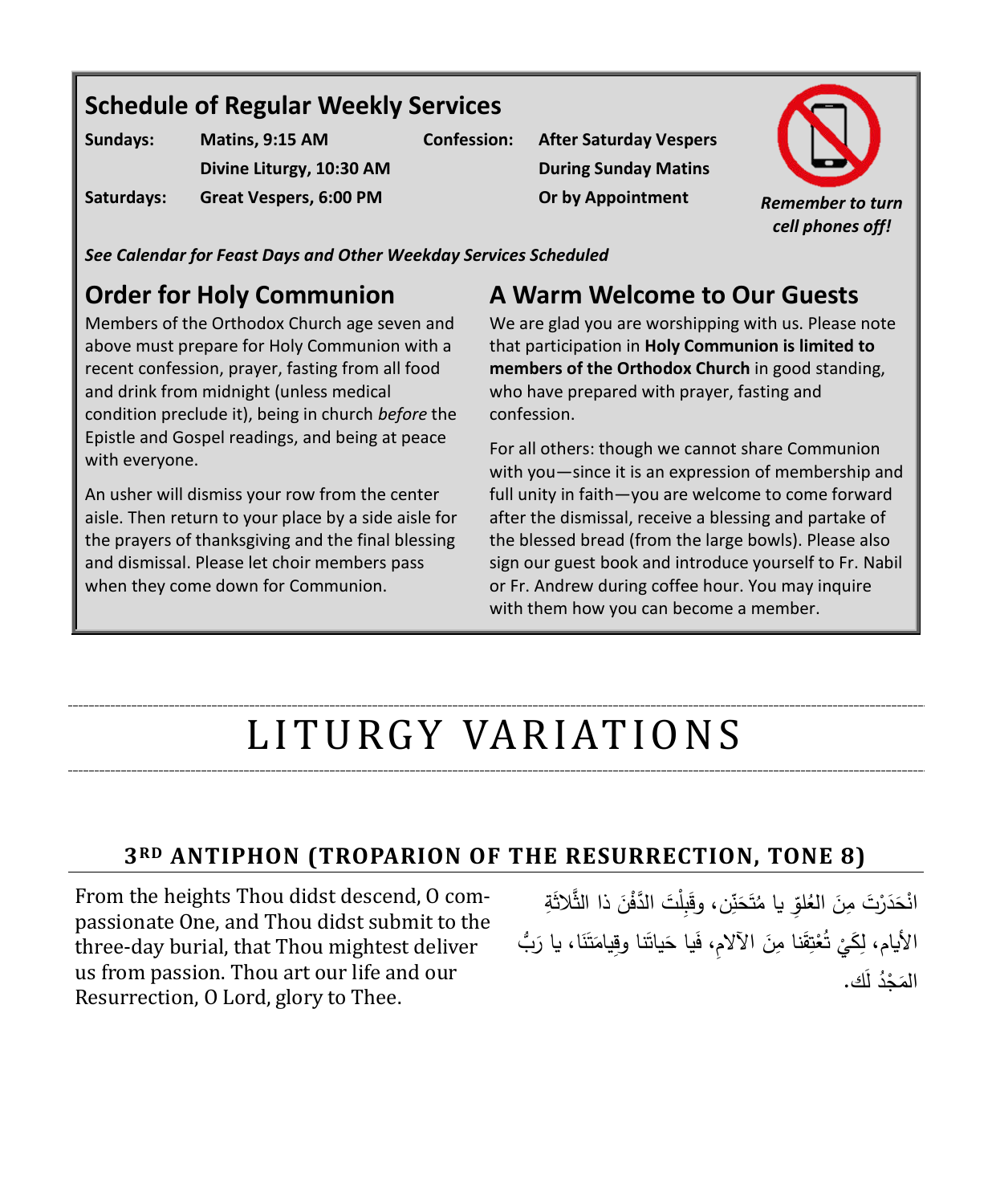#### **Troparion of the Resurrection (Tone 8)**

From the heights Thou didst descend....

#### **Troparion of the All Saints (Tone 4)**

Thy Church, O Christ God, hath regaled herself in the blood of thy Martyrs throughout all the world, as in porphyry and purple. Through them she lifteth her voice, crying: Turn with thy compassion to thy people, and grant peace to thy city and to our souls Great Mercy.

َ أَيُّها المَسيحُ الإِلهُ، إنَّ كَنيسَتَكَ مُتَسَرْبِلَةٌ بِدِماءِ شُهَدائِكَ<br>أ َ .<br>أ ا<br>ا َ َ َ َ ْ الذينَ في العالَمِ كَبِرْفيرَةٍ وأَرْجُوانٍ، وبِهِمْ تُناديكَ قائِلَةً: وَجِّهْ َ َ ْ َ .<br>أ َ <u>:</u> ٔ رَأفتَكَ لِشَعْبِكَ، وامْنَحِ السَّلامَ لِعَبيدِكَ، وَهَبْ لِنُفوسِنا الرَّحْمَةَ َ مُ ٔ. ْ َ ْ َ َ ً **ٔ ٔ** َ العُظمى.

#### **Troparion of St. Nicholas (Tone 4)**

The verity of your actions revealed you to your flock, a rule of faith, an icon of mildness, and teacher of abstinence, O Father Bishop Nicholas; wherefore by humility you have achieved exaltation and by poverty richness. Intercede with Christ our God to save our souls.

لَقَدْ أَظْهَرَتْكَ أَفْعالُ الحقِّ لِرَعِيَّتِكَ قانوناً للإيمانِ، وصورَةً َ َ .<br>. َ .<br>. َ .<br>-لِلْوَداعةِ، ومُعَلِّماً لِلإِمْساكِ، أَيُّها الأَبُ ورَئِيسُ الكَهَذَةِ َ .<br>. ْ َ َ نيقولاوس. فَلِذَلِكَ أَحْرَزْتَ بالتَّواضُعِ الرِّفْعَة، وبالمَسكَذَةِ َ َ ً<br>ً َ .<br>ا ٔ الغِنى. فَتَشَفَّعْ إلى المَسيحِ الإلهِ أنْ يُخَلِّصَ نفوسَنا. ً<br>ا َ <u>:</u> ً <u>ٔ</u>

#### **Kontakion of All Saints (Tone 8)**

As first-fruits of our nature to the Planter of created things, the world presenteth the Godbearing martyred Saints in offering unto Thee, O Lord. Through their earnest entreaties, keep Thy Church in deep peace and divine tranquility, through the pure Theotokos, O Thou Who art greatly merciful.

أَيُّها الرَّبُ البارِئُ الخَليقَة، إنَّ المَسكونَةَ تُقَدِّمُ لكَ كَبَواكيرِ َ َ ۱ َ َ ٔ<br>ا الطَّبيعَةِ الشُّهَداءَ اللاَّبِسي الله. فَبِتَضَرُّعاتِهِمِ احْفَظْ كَنيسَتَكَ َ َ **ٔ** َ َ َ َ في سَلامٍ دائمٍ، مِنْ أجلِ والدةِ الإلهِ يا جَزيلَ الرَّحْمَة. َ ْ  $\overline{a}$ َ .<br>-

انْحَدَرْتَ مِنَ الْعُلْوِّ يا مُتَحَزِّن.... َ <u>َ</u> َ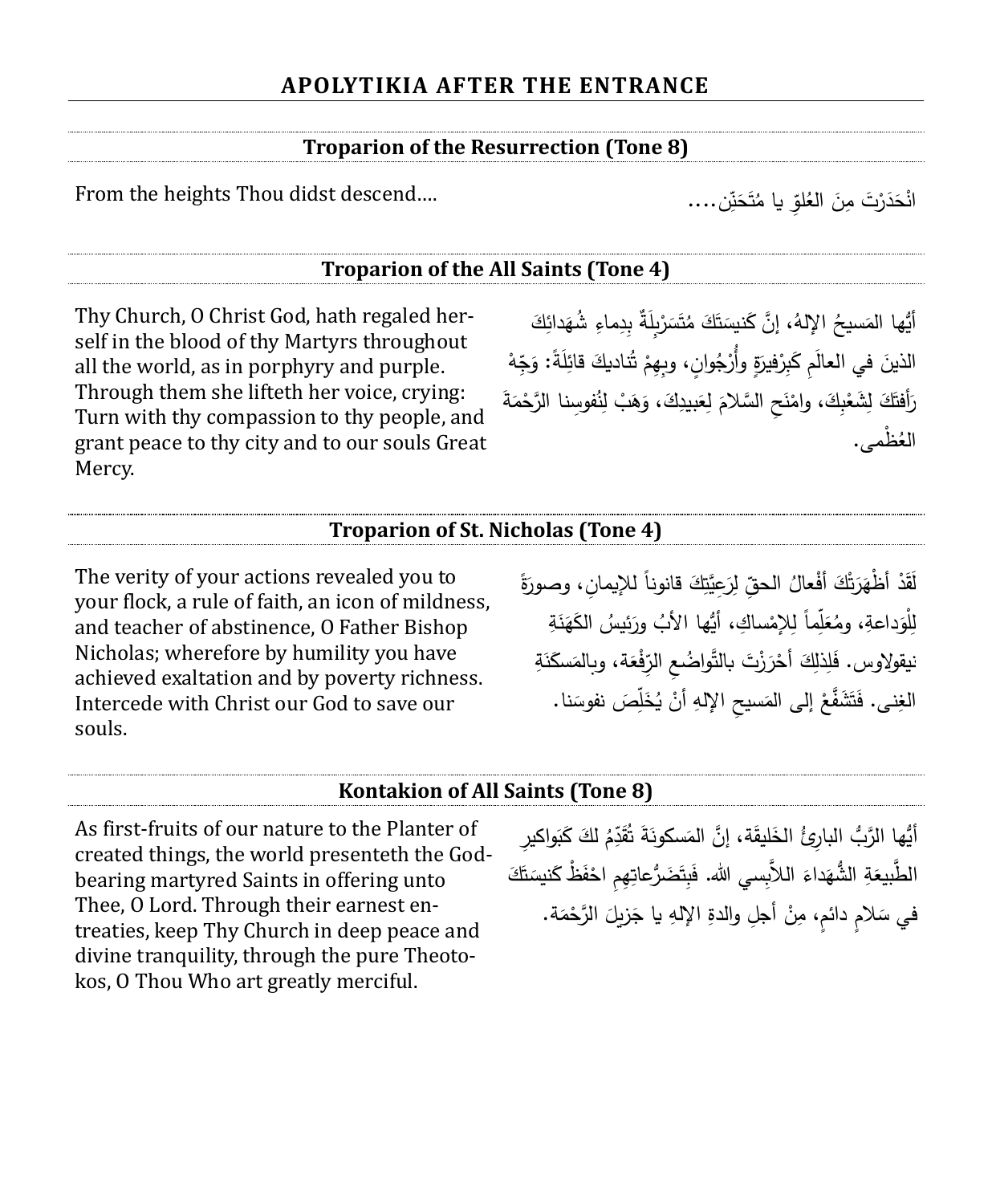#### **Prokeimenon (Tone 8; Psalm 67.35, 27 LXX)**

God is wonderful among His saints.

*Verse:* Bless God in the congregations!

#### **Reading from St. Paul's Epistle to the Hebrews (11.33-12.2a; All Saints)**

BRETHREN, all the saints through faith conquered kingdoms, enforced justice, received promises, stopped the mouths of lions, quenched raging fire, escaped the edge of the sword, won strength out of weakness, became mighty in war, put foreign armies to flight. Women received their dead by resurrection. Some were tortured, refusing to accept release, so that they might rise again to a better life. Others suffered mocking and scourging, and even chains and imprisonment. They were stoned, they were sawn in two, they were tempted, they were killed with the sword; they went about in skins of sheep and goats, destitute, afflicted, illtreated—of whom the world was not worthy—wandering over deserts and mountains, and in dens and caves of the earth.

And all these, though well attested by their faith, did not receive what was promised, since God had foreseen something better for us, that apart from us they should not be made perfect.

Therefore, since we are surrounded by so great a cloud of witnesses, let us also lay aside every weight, and sin which clings so closely, and let us run with perseverance the race that is set before us, looking to Jesus the Pioneer and Perfecter of our faith.

يسيه، ِ د ِ في <sup>ق</sup> َُ هللا و ٌُب <sup>ه</sup> َجي ع عي المَجامِعِ باركِوا الله.

#### فَضلّ مِنْ رِسالَةِ القِدّيسِ بولُسَ الرَّسولِ إلى العِبْرانِيين. ْ ֧֞<u>֚</u> َ

يا إِخْوَة، إِنَّ القِدِّيسينَ، بِالإِيمانِ قَهَروا المَمالِكَ، وَعَمِلُوا َ َ ٔ<br>ا َ َ ِّ َ َ الْبِرَّ ، وَنِالُوا المَواعِدَ، وَسَدّوا أَفواهَ الأَسُود. وَأَطفَأُوا حِدَّةَ .<br>م َ َ ا<br>ا َ ٔ<br>ا َ َ النّارِ وَنَجَوا مِن حَدِّ السَّيفِ، وَنَقَوَّوا مِن <mark>صُعفٍ، وَصاروا</mark> َ َ َ َ َ أَشِدَّاءَ في الحَربِ، وَكَسَروا مُعَسكَراتِ الأَجانِب. وَأَخَذَت َ ا<br>ا َ َ َ َ نِساءٌ أَمواتَهُنَّ بِالقِيامَةِ، وَعُذِّبَ آخَرُونَ بِتَوتيرِ الأَعْضاءِ <u>:</u> **ٔ** َ َ والضَّربِ، وَلَمْ يَقبَلوا بِالنَّجاةِ لِيَحْصَلُوا عَلى قِيامَةٍ أَفضَل. َ َ ً<br>ا َ <u>َ</u> ْ َ وَآخَرُونَ ذاقوا الهُزْءَ والجَلدَ والقُيودَ أَيضًا والسِّجنَ. وَرُجِموا َ َ َ ֺ֧֖֧֚֚֚֚֚֚֚֚֚֚֚֚֚֚֚֚֚֚֚֚֚֚֚֚֚֚֚֚֚֝֩ َ <u>َ</u> َ وَنُثِروا وامتُحِنوا وَماتوا بِحَدِّ السَّيفِ، وَسَاحوا في جُلودِ غَنَمٍ َ ا<br>ا َ َ َ وَمَعَزٍ وَهُم مُعْوَزونَ مُضَايَقونَ مَجْهودون. وَلَم يَكُنِ العالَمُ ؘ<br>ؙ َ **ٔ** ً<br>ً <u>َ</u> َ ْ َ َ ً<br>ً َ مُستحِقًّا لَهُمْ، فَكانوا تائِهينَ في البَراري والجِبالِ والمَغاوِرِ َ ۱. <u>:</u> ْ ْ وَكُهوفِ الأَرض. فَهَؤلاءِ كُلُّهُمْ مَشْهودًا لَهُمْ بِالإِيمانِ لَمْ َ ْ َ َ ْ يَنالوا المَوْعِد. لأَنَّ اللهَ سَبَقَ فَنَظَرَ لَنا شَيئًا أفضَلَ، أَنْ لا ٔ<br>ا .<br>ا .<br>ا  $\overline{\phantom{0}}$ ــد<br>ا َ ْ ً ا<br>ا يَكمُلوا بِدونِنا. فَنَحنُ أَيضًا إذ يُحدِقُ بِنا مِثْلُ هَذِهِ السَّحابَةِ ٔ. ى<br>ئا ؘ<br>ؙ مِنَ الشُّهودِ فَلنُلقِ عَنّا كُلَّ ثِقَلٍ وكُلَّ خَطيئَةٍ مُحيطَةٍ بِنا، .<br>م َ َ <u>َ</u> وَلِنُسابِقْ بِالصَّبْرِ في الجِهادِ الذي أَمامَنا، ناظِرِينَ إلى **ٔ** َ **ٔ** <u>َ</u> َ َسوع. ي هِ ِ ل ِ َم ك ُ م ئي ِس اإليما ِن و رَ .<br>.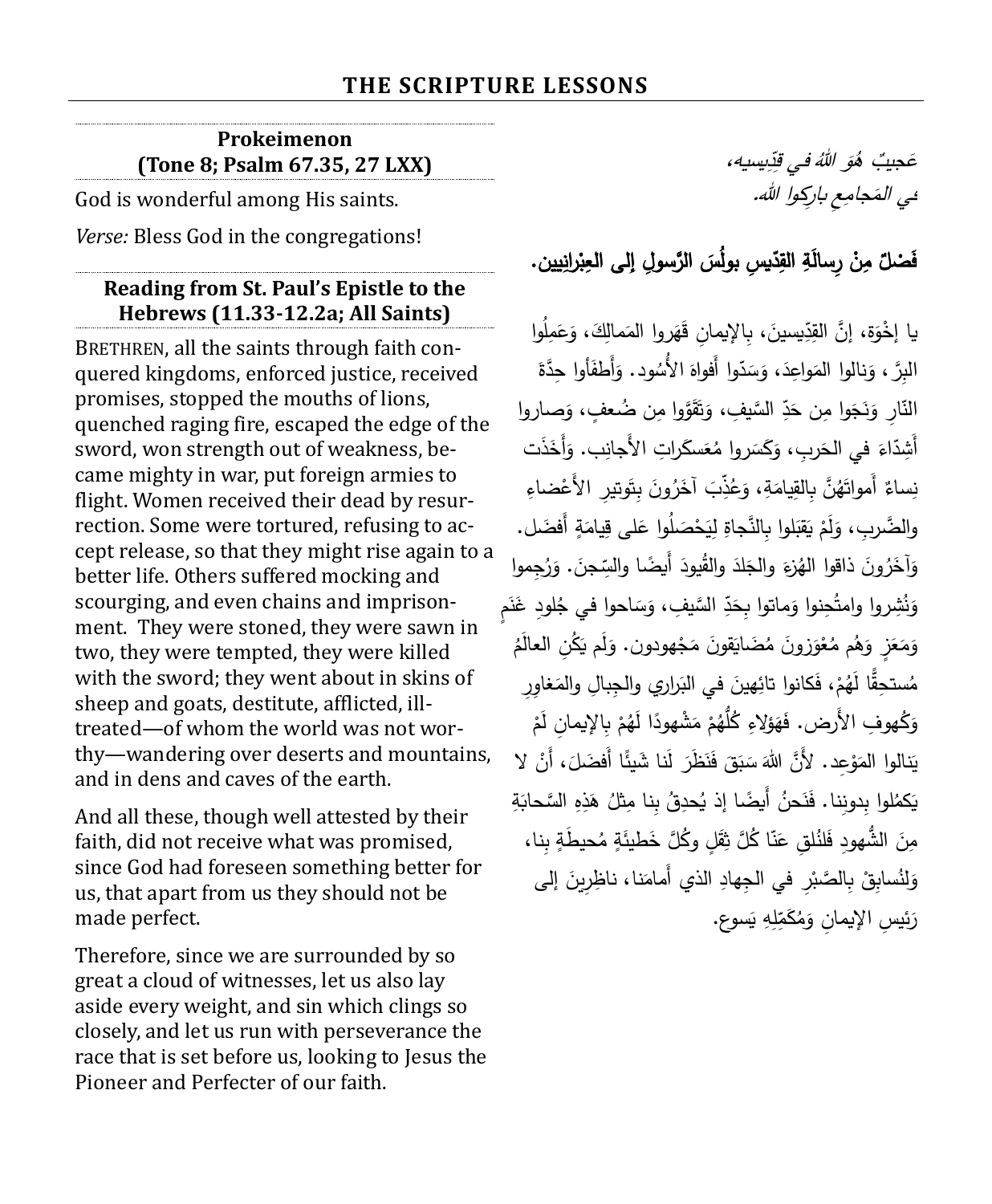**Holy Gospel according to St. Matthew (10.32-33, 37-38; 19.27-30; All Saints)**

THE LORD SAID TO HIS DISCIPLES, "Everyone who acknowledges Me before men, I also will acknowledge before my Father who is in heaven; but whoever denies Me before men, I also will deny before my Father who is in heaven.

He who loves father or mother more than Me is not worthy of Me; and he who loves son or daughter more than Me is not worthy of Me, and he who does not take his cross and follow Me is not worthy of Me.

Then Peter said in reply, "Lo, we have left everything and followed You. What then shall we have?" Jesus said to them, "Truly, I say to you, in the new world, when the Son of Man shall sit on his glorious throne, you who have followed Me will also sit on twelve thrones, judging the twelve tribes of Israel. And everyone who has left houses or brothers or sisters or father or mother or wife or children or lands, for my Name's sake, will receive a hundred-fold and inherit eternal life. But many that are first will be last, and the last first."

فصلٌ شريفٌ من بشارةِ القديس مَتَّى الإنجيليِّ البشيرِ<br>سديد منذ بن َ والتلميذِ الطاهر .

قالَ الرَّبُ لِتَلاميذِهِ، كُلُّ مَنْ يَعْتَرِفُ بي قُدَّامَ النّاسِ،  $\overline{a}$ َ Ì ْ ٔ. <u>:</u> َ أَعْتَرِفُ أَنا بِهِ قُدّامَ أَبي الذي في السَّماواتِ. وَمَن يُنكِرُني ٔ<br>ّ َ مُ Ì ْ قُدّامَ النّاسِ، أَنكِرُهُ أَنا قُدّامَ أَبي الذي في السَّماوات. مَن َ مُ مُ َ أَهَبَّ أَبَا أَو أَمَّا أَكثَرَ مِنّي فَلا يَستَحِقُّني، وَمَن أَحَبَّ ابنًا َ .<br>ا َ َ ً أَو بِنتًا أَكثَرَ مِنّي فَلا يَستَحِقُّني. وَمَن لا يَأخُذُ صَليبَهُ **ٔ** َ ٔ. ً َ ــّ<br>ا .<br>. وَيَتَبَعُني فَلا يَستَحِقُّني. فَأَجابَ بُطْرسُ وَقالَ لَهُ: هُوَذَا نَحنُ َ ٔ<br>ا َ **ٔ** َ َ ؘ<br>֚ ا<br>ا َ قَد تَرَكْنا كُلَّ شَيءٍ وَتَبِعناكَ، فَماذا يَكونُ لَنا؟ ۚ فَقالَ لَهُم ٔ<br>ا .<br>ا َ <u>بَ</u> َ .<br>. يَسوعُ: الحَقَّ أقولُ لَكُمْ، إِنَّكُمْ أَنتُمُ الذينَ تَبِعْتُموني في جيلِ َ ْ į <u>َ</u> ْ ْ التَّجديدِ، مَتـى جَلَسَ ابْنُ البَشَرِ عَلـى كُرسِيِّ مَجدِهِ،<br>-َ َ ا.<br>ا َ َ تَجلِسونَ أَنتُم أَيضًا عَلى اثنَي عَشَرَ كُرسِيًّا تَدينونَ أَسباطَ  $\ddot{\phantom{0}}$ .<br>ا َ <u>:</u> أَو ً ة ْخو ا أَو إ ً يوت ُ ب َك َر ن ت ُّل م ُ ك . و َ َشر َي ع االثن إس ارئيل َ ٔ َ َ .<br>. ٔ<br>ا َ أَخَواتٍ أَو أَبَا أَو أَمَّا أَو امرَأَةً أَو أَوْلادًا أَو حُقولاً مِن أَجلِ .<br>. <u>َ</u> اسمي، يَأخُذُ مِئَةَ ضِعفٍ، وَيَرِثُ الحَياةَ الأَبَدِيَّة. وَكَثيرونَ َ َ َ َ َ ١. َ ٔ. أَوَّلونَ يَكونونَ آخِرين، وَآخِرونَ يَكونونَ أَوَّلين. <u>َ</u>ّ .<br>ا <u>َ</u> َ <u>:</u> ٔ. <u>:</u>

#### **REFRAIN OF THE COMMUNION HYMN (TONE 8; PSALM 32.1 LXX)**

Rejoice in the Lord, O you righteous. Praise befits the just, praise befits the just. Alleluia. ابْتَهِجوا أَيُّها الصِدّيقونَ بالرَّبّ. لِلْمُسْتَقيمينَ يَنْبَغي التَّسْبيح. ْ **ٔ** ֡֘֝֟ .<br>ا <u>َ</u> <u>بَ</u> ْ <u>َ</u> <u>َ</u> ْ هَلِلوبيا. گا<br>ا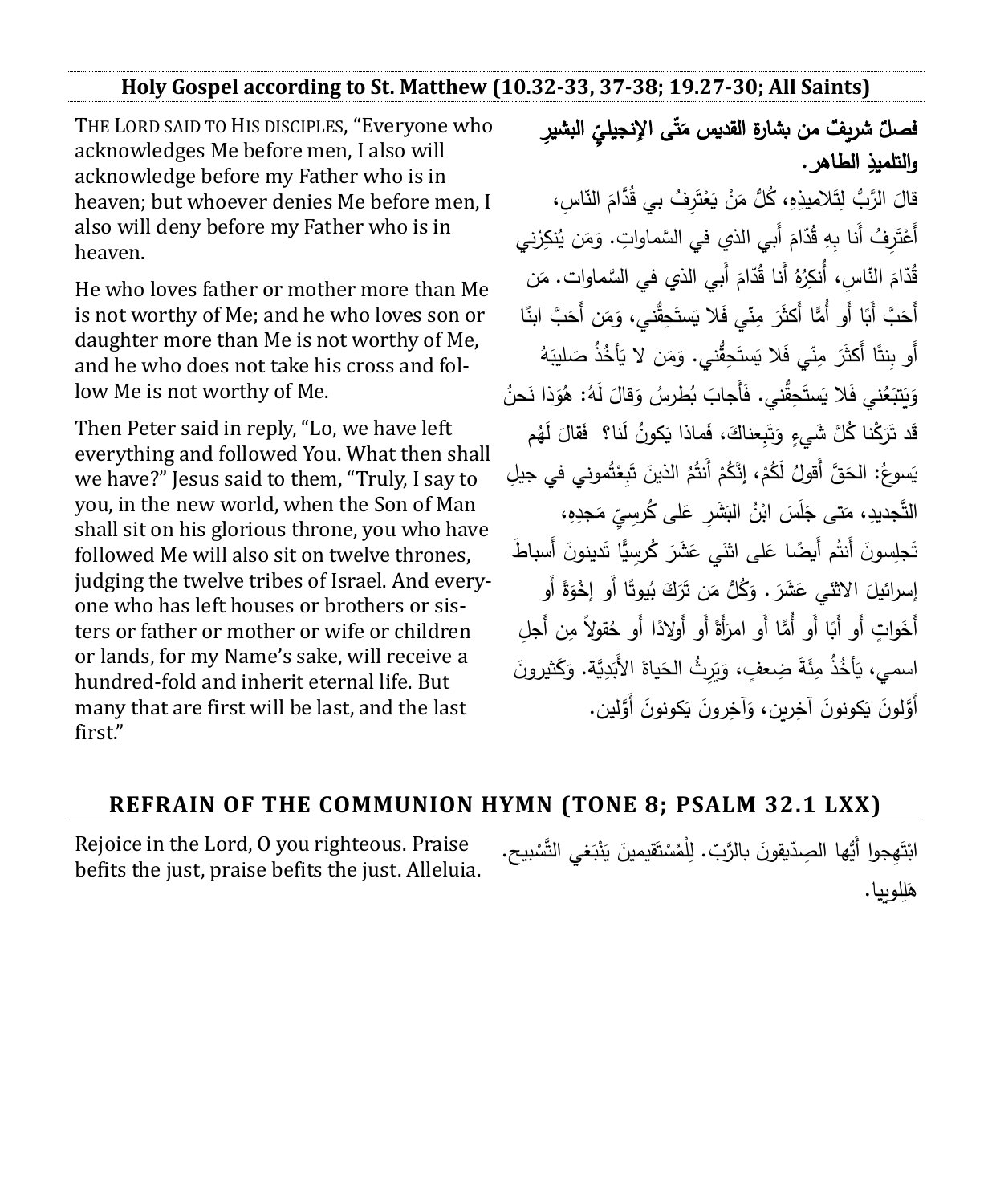# HOLY OBLATIONS AND PRAYER REQUESTS

- By the Bshara family: George, Mariam, Mark and Antonio.
- By Ehab, Rania, Anthony and Selena Dahabreh.

#### **Cathedral Prayer List:**

*Please include in your daily prayers the following—those struggling with acute illness and those newly departed this life—from our parishioners and those for whom they have requested our prayers. (Names are kept until the date indicated after the name, and may be renewed upon request.)*

### **Living**

- Adrianne Andrews, at home recovering from surgery, 8/1
- Michel Assaf, to undergo surgery,  $7/22$
- Makaela Nicola, home, 7/20
- Anna Acevedo, wife of custodian Armando Cano, 7/20
- Photini Sherry Buchman, hospice, 7/18
- Ragai Zarif, brother-in-law of Fred Ashkar, 7/17
- Carl Fred Milkie Sr., home, 7/15
- Mark Bshara, home, 7/15
- Agnes Dabbour, Arsenios' grandmother, 7/15
- Connor Capata, Julian and Shirley's grandson, 7/13
- Denise Naccache, home, 7/8
- Genevieve Maria Vine, child from Indiana here for surgery, 7/8
- Physicians, nurses and healthcare professionals on the front lines of the pandemic
- Those suffering from illness, violence and want here and throughout the world

# **Departed**

- Lila Awad 8/1
- Farid Dafesh 7/25
- Jean Matar, 7/9
- Victims of the pandemic and of violence everywhere

*To offer Holy Oblations and Memorials please use the form at* 

<https://stnicholasla.com/makeaprayerrequest>*. Note that oblations should just list who is offering, for whom among the living and the occasion, and for whom among the departed and how long departed.*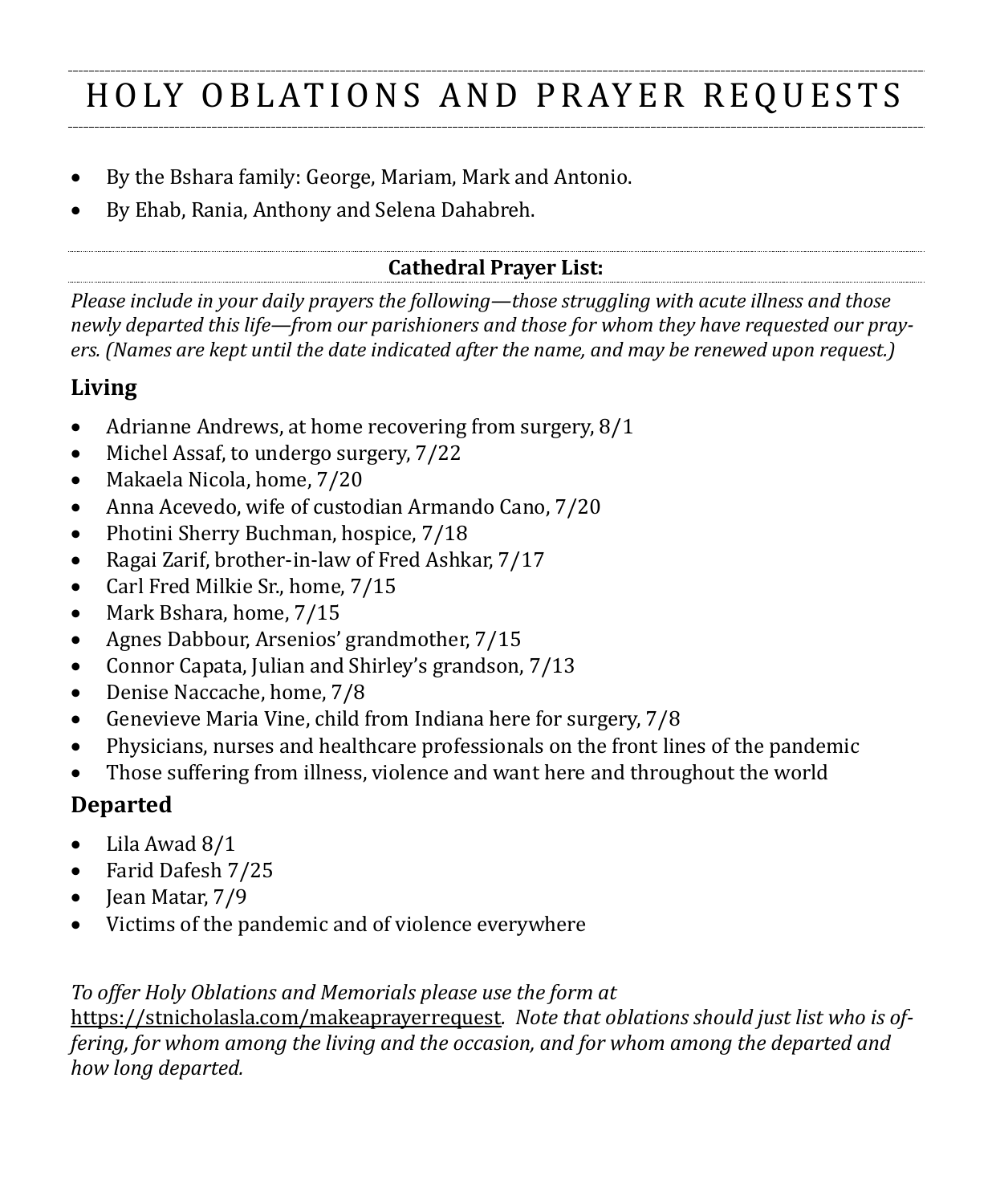# A N N O U N CE M E N T S

*For any announcements to be included in the bulletin, please contact the Cathedral office at (213) 382- 6269 or email to [Cathedral@stnicholasla.com](mailto:Cathedral@stnicholasla.com) by Wednesday noon.*

# **APOSTLES' FAST AND FEAST**

**The Apostles' Fast begins tomorrow** (always the day after All Saints Sunday) and runs to the Feast of Ss. Peter and Paul, June 29. We abstain from meat, eggs and dairy products.

#### **We celebrate the Feast this Tuesday morning, June 29: 9 am Matins • 10 am Divine Liturgy**

The Chiefs of the Apostles, Peter and Paul, are co-founders of the Church of Antioch, which launched them on their missionary journeys.



**SEE THE FULL CALENDAR and latest additions and updates at [stnicholasla.org/parishcalendar](https://stnicholasla.org/parishcalendar)**

# **POST-PANDEMIC PROCEDURES: A MATTER OF PERSONAL RESPONSIBILITY**

You no longer have to sign up in advance to attend services, and you don't have to wear masks unless you choose to do so. Furthermore, you can sit where you want and no longer have to alternate ends of pews. If you or your children are not vaccinated, however, please take appropriate precautions, as it is now a matter of personal responsibility.

Work is ongoing to replace our air conditioning system. We will not replace the seat cushions and service books in the pews until that work is done, so we can clean the pews more easily. We expect the work to take about three more weeks. We are, however, resuming distribution of printed bulletins in church, which will include the variations for the Liturgy.

# **Please Join Us for Fellowship after the Liturgy**

**Following the dismissal and verbal announcements, come forward for a blessing, then exit via the south (right side) doors, and join us in the fellowship hall for refreshments.** 

# **FR. NABIL ON VACATION**

Fr. Nabil is serving today at his home parish of St. George in Portland. He and Kh. Elaine are visiting their children and other family in Oregon. They will be returning tomorrow.